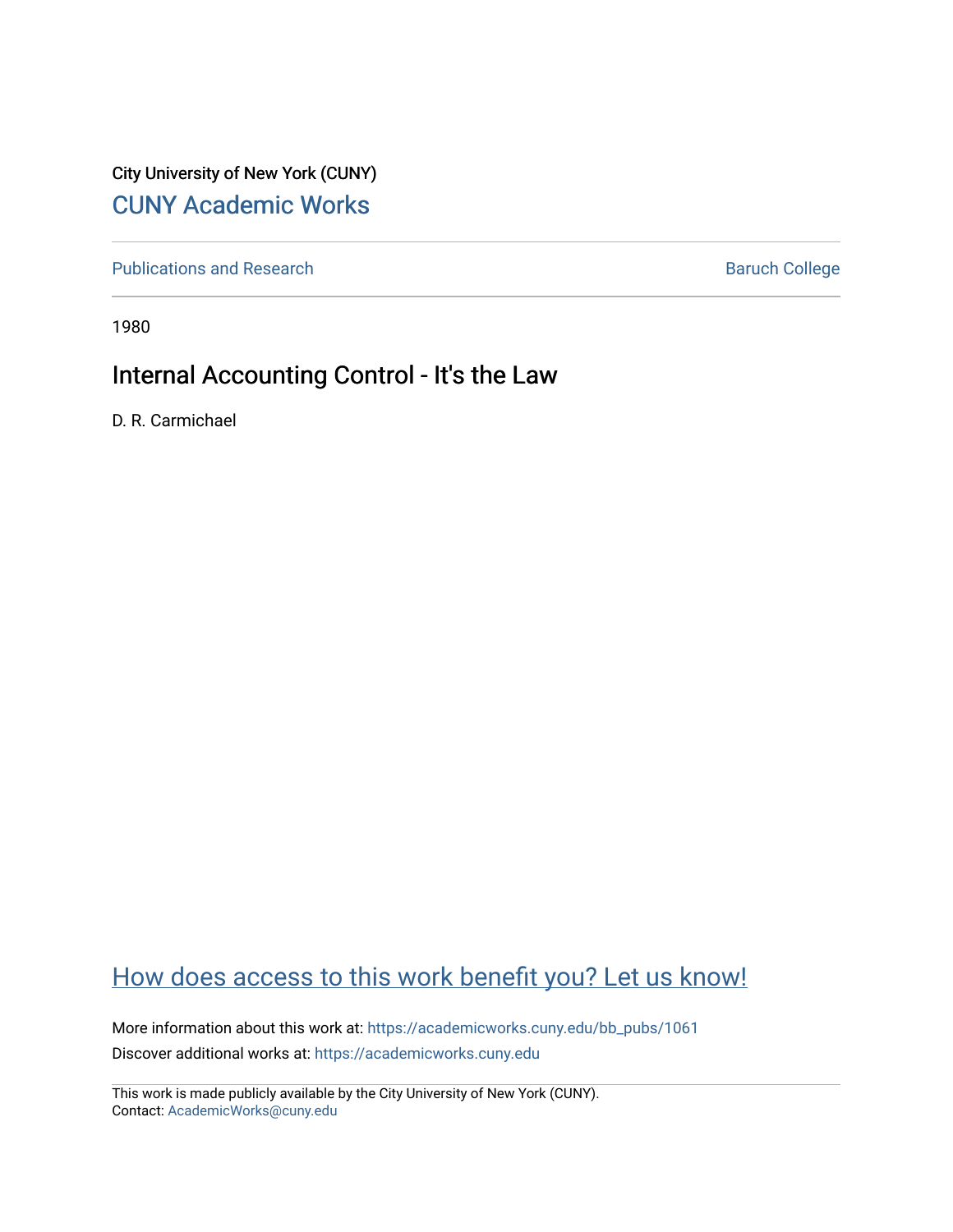<span id="page-1-0"></span>

## **INTERNAL ACCOUNTING CONTROL : IT'S THE LAW**

**by Dr. D. R. Carmichael Vice-president--Auditing, AICPA February 11, 1980**



[Introductory note: Dr. D. R. Carmichael, CPA, is vice president -- auditing of the American Institute of Certified Public Accountants and directs the organization's Auditing Standards Board. Prior to his appointment in 1978, he served the AICPA as its vice president -- technical services. Before that he was managing director - technical services, director of the auditing standards division, director of the research division, and editor of the accounting and auditing column of *The Journal of Accountancy.*

Numerous articles by Dr. Carmichael have appeared in professional periodicals, and he is co-author of two widely used college texts on auditing -- *Auditing Concepts and Methods* and *Perspectives in Auditing.* He is also author of the first auditing research

monograph published by the AICPA -- *The Auditor's Reporting Obligation,* a co-editor of the book on the third Seaview Symposium -- *Corporate Financial Reporting: The Benefits and Problems of Disclosure,* and the principal writer and editor of the report of the commission on auditors' responsibilities.

He has served on the faculties of the University of Texas at Austin, the University of Illinois, Columbia University, New York University, and Baruch College and has acted as a consultant to public accounting firms.]

How would you feel if you could be fined or jailed because your checkbook didn't balance -- even if you didn't write a bad check? Or how would you feel if you could be fined or jailed even if your checkbook was in balance, but you failed to reconcile it monthly? Believe it or not, that is the position of all public companies subject to the Securities Exchange Act of 1934. What was once considered prudent business practice is now the law of the land; the Foreign Corrupt Practices Act is that law.

The FCPA has been in effect for over three years, and it has two main parts. The first part makes it unlawful to bribe foreign officials or politicians to get or to keep business. This part is administered by the Department of Justice and covers all U.S. companies. Its subject, "anti-bribery," is what you would expect from the title of the law.

The other part, which the law calls the "accounting standards," establishes requirements for accurate accounting records and sound internal accounting control. These requirements apply to domestic as well as foreign transactions and locations but only to public companies subject to the 1934 act, and they are administered by the Securities and Exchange Commission. The fact that the law applies to both domestic and foreign transactions has caused some observers to label the act's title as "very misleading." And, perhaps even more significant, no bribe (foreign or domestic) has to be involved for the SEC to invoke this part of the law.

My thesis is that the FCPA's origin has many parallels with the passage of the federal securities acts in 1933 and 1934 and that the SEC's administration of the securities acts provides important insights into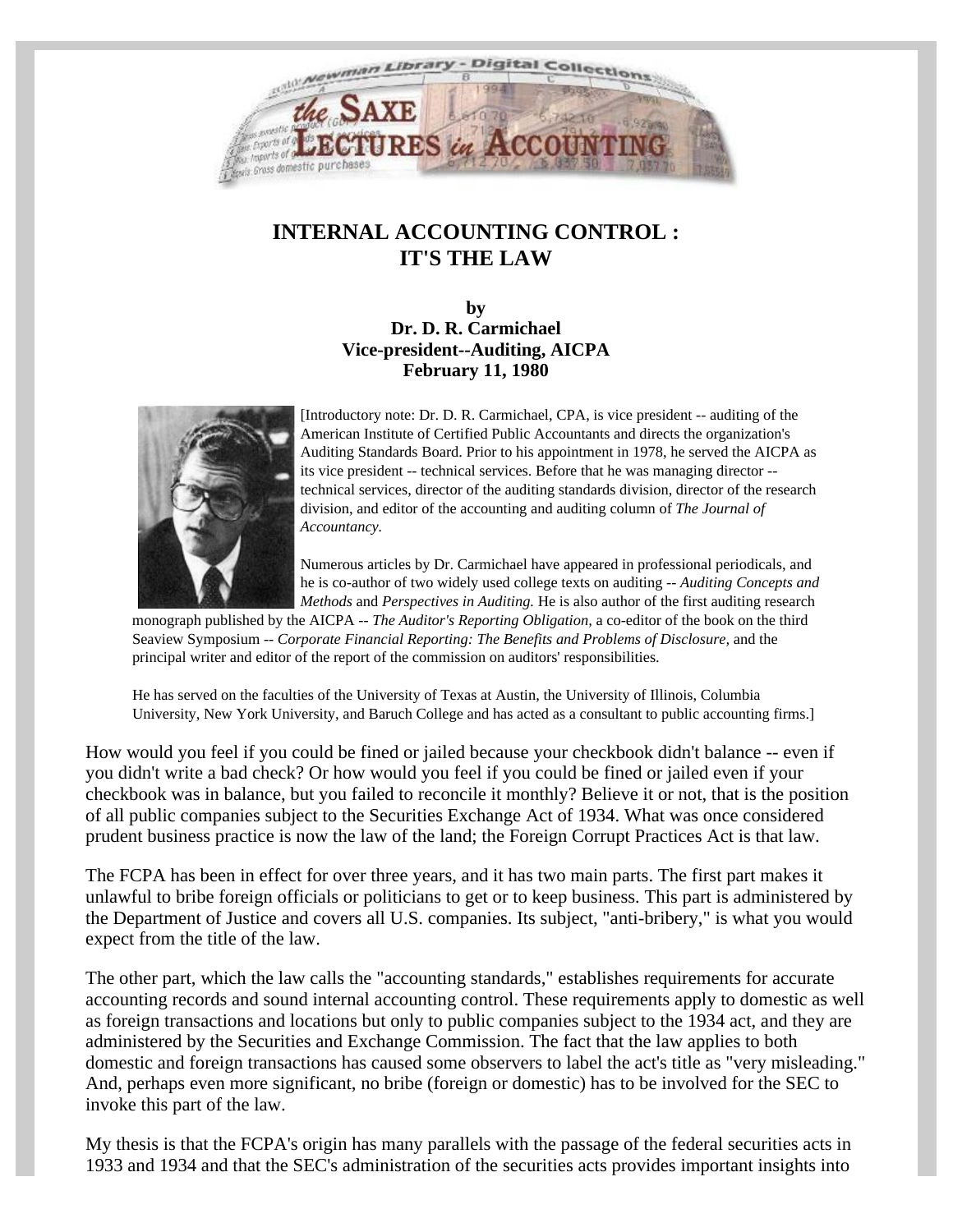the implications of the FCPA for business, society and public accounting.

## *Passage of the securities acts -- a parallel*

On Tuesday, October 29, 1929, the bubble burst on Wall Street. Over 16 million shares were traded on the New York Stock Exchange. This resulted in a loss in share value of over \$10 billion -- twice the amount of currency in circulation in the whole country. It was the culmination of a financial disaster estimated to have resulted in losses of \$50 billion. A worldwide depression followed.

The scandal resulted in the passage of the federal securities acts, but the form of the legislation with its emphasis on financial disclosure and audited financial statements had little to do with the causes of the crash. Speculative fever gripped the nation. Everyone borrowed to the hilt to buy stock. Unscrupulous traders formed pools designed to manipulate the price of stock.

<span id="page-2-0"></span>In a recent popular book giving a full history of the crash, *The Day the Bubble Burst*, by British reporters Gordon Thomas and Max Morgan-Witts, there isn't a single mention of false or misleading financial statements. [\(1](#page-7-0)) Indeed, there is little evidence that financial statements published before passage of the securities acts were fraudulent or misleading or that required disclosure has made them more useful to investors. According to George Benston, a professor at the University of Rochester, in 1929, stocks of 100 companies on the NYSE were manipulated by pools. All 100 companies published financial statements for at least two years before the crash with better than average disclosure.

The hearings on the securities acts actually produced only *two* revelations of deceptive or dishonest financial reporting. Yet the common opinion today is that the securities acts were needed to correct abuses in financial reporting and that poor disclosure or lack of auditing were big contributors to the stock market crash. The legislative response to the newspaper reports of scandals and the general public's demand to "do something" were shaped largely by special interest groups' demands of investment bankers and reformers rather than by objective analysis.

## *Passage of the FCPA -- history repeats itself*

The FCPA also resulted from a public scandal, and the specific form of the legislation is also at variance with the causes of the scandal. Nearly 450 companies -- including some of the biggest in the countryare known to have made kickbacks, bribes or other questionable payoffs. The so-called culprits range from Bell Helicopter, a subsidiary of Textron, Inc., to giant oil companies such as Gulf Oil Corporation and Exxon Corporation. The litany of corporate misdeeds reported daily in the press shocked the public and toppled two foreign heads of state. Some secret payments were recorded and inadequately described; others were made from off-the-books funds set up for that purpose. A tire manufacturer listed payments as CDs for "crooked deals."

In all but a few cases, however, payments were authorized by an official acting within normal prescandal authority. In certain fields -- transportation, liquor and military sales-payoffs had been common for years. Thus, the payoffs were not the result of poor internal control. No system of internal control - no matter how well-designed and policed -- can prevent misjudgment or immorality on the part of an officer with authority to approve transactions. Yet the conventional idea has developed that "the proven inadequacy of systems of internal control" or "accounting gimmicks" were significant factors in corporate bribery.

Thus, there was a public scandal and Congress was under pressure to take action. The FCPA was the legislative solution to the problem. The prohibition of bribery was responsive to this problem, but the "accounting standards" were a special-interest addition. The special-interest group was the SEC. It asked to have an existing rule-making proposal of its own incorporated in the FCPA.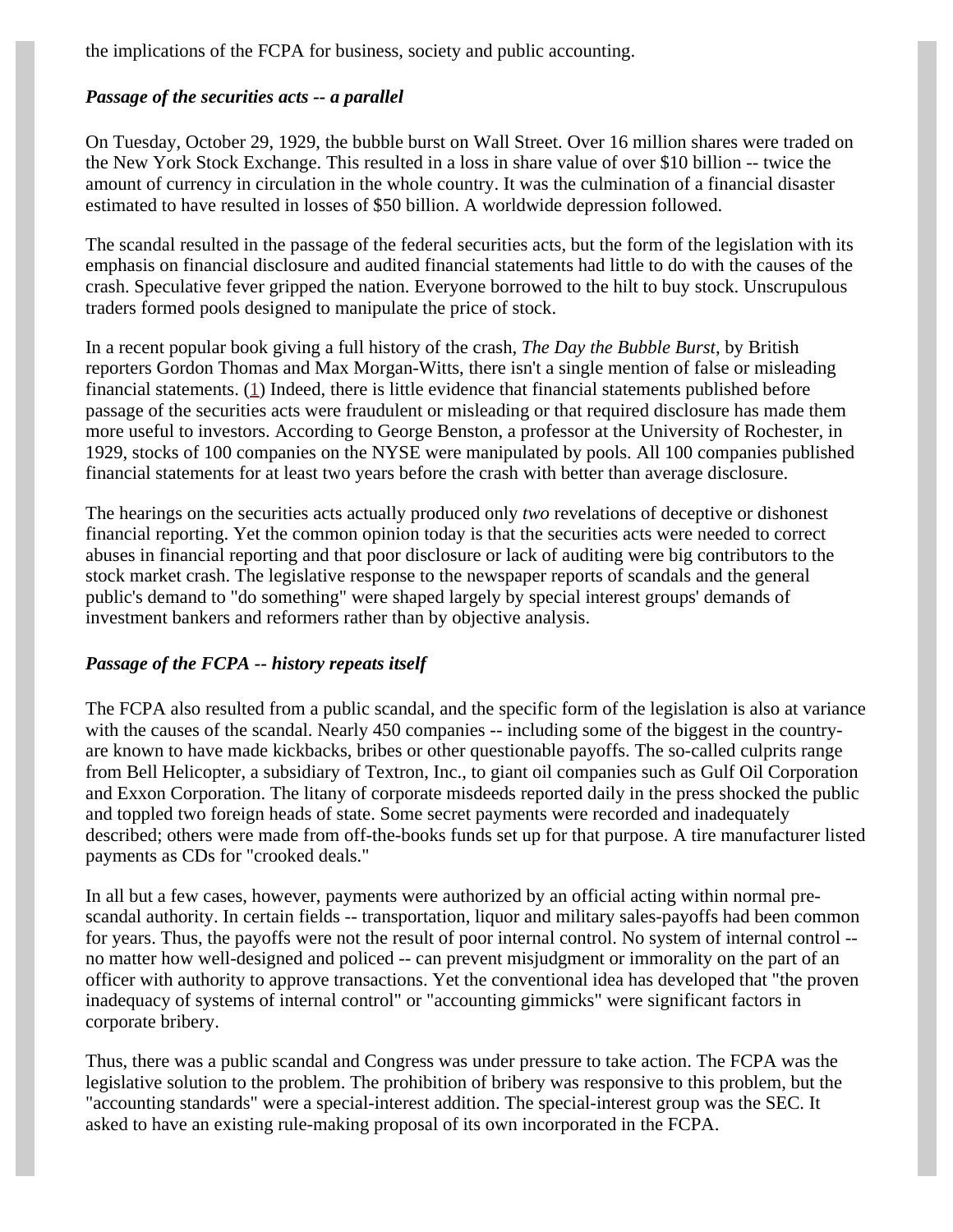## *The internal accounting control provision*

The focus of the accounting standards in the FCPA -- internal accounting control -- is largely an invention of accountants and auditors. Management has many objectives in operating a business and establishes controls to ensure that results meet those objectives. Management has no independent need to classify controls and has difficulty separating internal control from managing a business. Classification of one group of controls separate from the other controls needed for the orderly and efficient conduct of business was the idea of accountants and auditors.

Controls can be classified in many useful ways. Auditing literature combines classification by objectives (such as safeguarding assets) with classification by jurisdiction (accounting vs. administrative controls). Note that it is a combination and not exclusively jurisdictional. Accounting controls are not confined to the accounting department.

The FCPA adopts the definition of accounting control in the auditing literature. The broad objectives are asset safeguarding and reliable accounting records. More detailed objectives concern: (a) transaction authorization; (b) transaction recording; (c) restricted access to assets; and (d) accountability comparisons of asset counts to records.

Since this definition of internal accounting control is adopted in the law, the distinctions made by accountants may determine whether an action is a poor business judgment or an illegal act. However, it is often difficult to separate accounting controls from other controls.

The complexity of the classifications can be illustrated by considering the objective of safeguarding inventory. Internal accounting control protects against unintentional exposure to risk. Determining the intentional exposure is a business policy decision. Setting the acceptable level of inventory shrinkage is a management judgment and a matter of administrative control. Comparing actual to planned shrinkage is an accounting control. Establishing a budget is an administrative control; using the budget to detect variation from plans achieves an accounting control objective. Auditors are not concerned with whether inventory shrinkage should be 2 percent, 4 percent or 6 percent. They are concerned with whether the system will promptly detect shrinkage that exceeds the established level. These distinctions, however, may be overlooked by non-accountants.

#### *Auditor involvement -- a short history*

Auditors have flirted with expressing an opinion on the "adequacy" of a system of internal accounting control for years. The *CPA Handbook*, issued by the American Institute of Accountants shortly after World War II, discussed an auditor's responsibility to include a judgment on a system in the opinion on financial statements if it was determined that the system was "poor." [\(2](#page-7-1))

The feasibility and desirability of expressing an opinion on a system of internal control were debated among accountants in the following years. The feasibility of expressing an opinion on the "adequacy" of a system was seriously questioned. There is no formula to determine the adequacy of a system. Also, auditors knew the link between inadequate controls and modification of audit procedures was poor. Desirability was also questioned because users might easily misunderstand the Significance of an opinion. Every system has inherent limitations; no system is perfect.

The last serious look at the topic before the current interest generated by the FCPA was during the late 1960s. Statement on Auditing Procedure no. 49, *Reports on Internal Control,* made issuance of reports on internal control a management option, but the report form was so hedged to avoid user misunderstanding that it was a triumph of precision over comprehension. SAP no. 54, *The Auditor's Study and Evaluation of Internal Control,* stimulated a reexamination of the audit process in CPA firms that resulted in current firm materials that needed only slight retooling for use by clients in adopting programs to comply with the FCPA. The key is a systematic approach to evaluation that depends on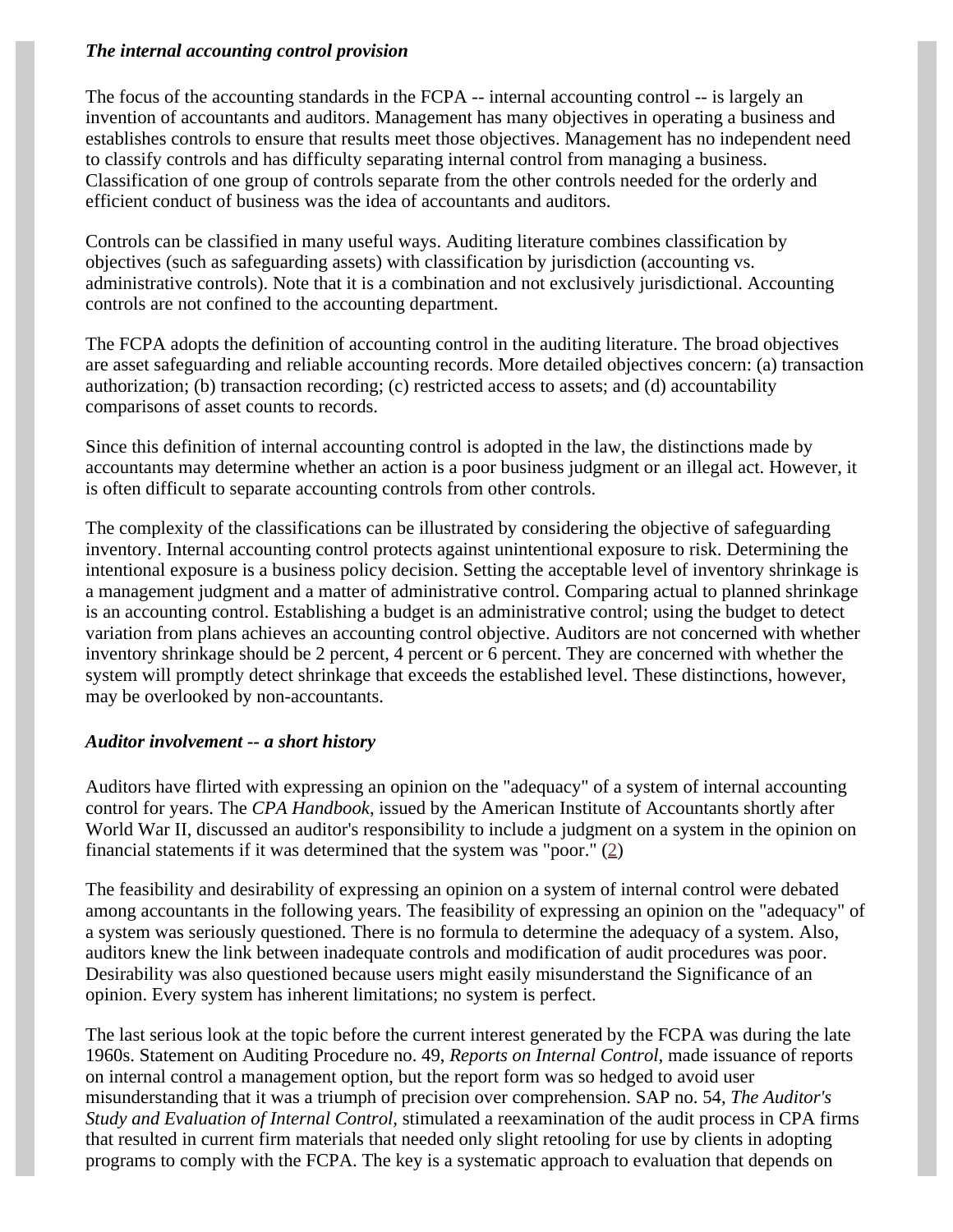comparing control procedures to control objectives by class of transaction or asset. If procedures won't provide assurance of achieving the objectives, there is a weakness. How to decide whether the weakness precludes sufficient assurance is a current debate. Statement on Auditing Standards no. 20, *Required Communication of Material Weaknesses in Internal Accounting Control,* was either a holding action or one shoe being dropped depending on your viewpoint. It acknowledged an obligation to communicate material weaknesses to senior management. It also pledged a continuing study of expressing an opinion on a system of internal control.

Internal control is an integral part of the management of a corporation, and internal accounting control is a difficult to define part of it. Thus, the FCPA provides the SEC with authority over important aspects of corporate management activity. Auditors have long been associated with internal accounting control and have given serious consideration to publicly reporting on the condition of a control system. Thus, the SEC can be expected to involve auditors in its administration of the FCPA.

## *SEC administration of the FCPA*

The SEC's administration of the securities acts -- including the FCPA -- involves both enforcement and rule-making. In pursuing administration of the FCPA, the SEC will be interested in ensuring that no major scandal similar to the illegal payments scandal recurs and using the FCPA to achieve other goals that will prevent or reduce management violations of fiduciary responsibility. The SEC receives no benefits from taking risks. If it can avoid a serious fraud or scandal by imposing rules, its benefits will exceed its costs. (The SEC is serious about this even though auditors and corporate executives warn that the FCPA accounting provisions cannot guarantee this result.)

In enforcement actions, the SEC has already demonstrated the flexibility of the FCPA to reach any violation of management's fiduciary responsibility. The FCPA has been invoked in court actions involving diversion of corporate assets with no hint of foreign bribery. The Aminex case involved charges of falsified accounting records and weaknesses in internal accounting control. The *Wyoming Coal* case also involved violations of both aspects of the accounting provisions but no bribery. These cases demonstrate that the law that resulted from foreign corrupt payments goes well beyond the stimulating scandal.

## *A proposal for "disclosure"*

In rule-making, the SEC has proposed "disclosure" requirements that have been widely misunderstood because they have been analyzed at face value as disclosure of information. The SEC proposed that companies state in 1979 annual reports whether the internal control systems provide reasonable assurance of meeting the control objectives specified in the FCPA at the end of 1979. In 1980, the same representations would have been required for the entire year rather than only at year-end. Auditors would have been required to state whether they disagreed with that judgment in 1979 and to positively state agreement in 1980. This proposal has been analyzed as if it were similar to disclosure of replacement cost data or line-of-business (segment) data. It has been viewed as another "accounting headache" rather than recognized for what it is -- a permanent electrode planted in the figurative brain of every corporation subject to the 1934 act.

Nevertheless, the proposal attracted a barrage of nearly 1,000 comment letters -- almost all of them against it. The SEC delayed action for 1979 and may adopt a milder version for 1980 or later. The delay has been characterized as "a staged retreat" that "threatens to become a rout." However, I believe the proposal is only the opening battle in a long war.

The SEC and the courts have always interpreted the securities acts to meet changing public expectations, In today's public climate, deregulation is almost automatically praised and increased regulation opposed, but the climate can change quickly. Since the FCPA is part of the law, it will not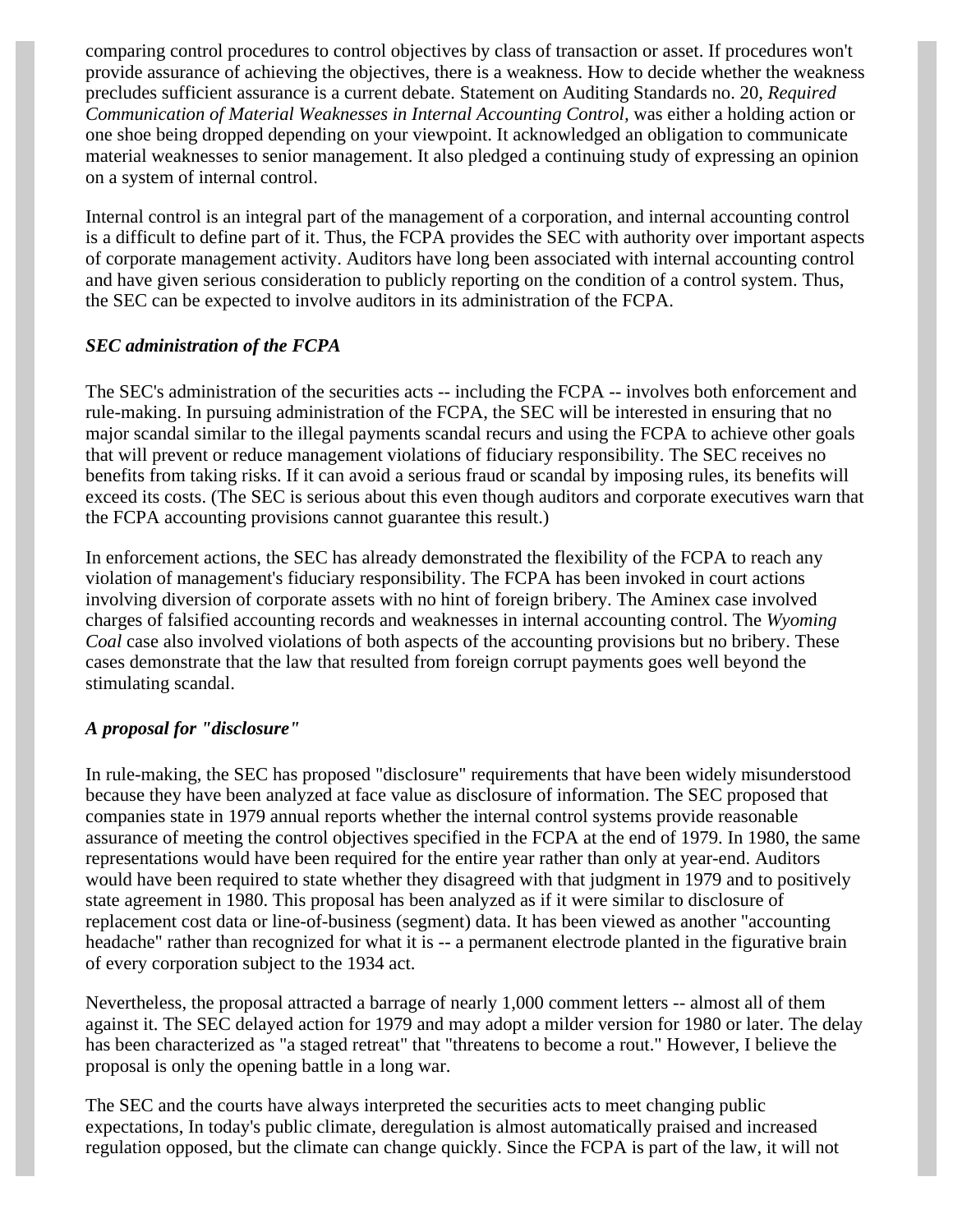change and cannot be influenced by public attitudes. Future enforcement actions and rulemaking are limited only by the FCPA, which is tantamount to a federal code for corporations developed and enforced by the SEC.

The securities acts are based on disclosure and most of the SEC's rule-making involves requirements for disclosure of information. Thus, it is probably natural that the recent internal accounting control proposal was put forth and has been analyzed as a matter of disclosure. However, disclosure is not the objective.

## *The actual objective -- compliance*

Initial consideration of reports on internal control by the AICPA and past use of reports on internal control in practice involved reports closer to a management letter than an opinion. These reports are relatively detailed and describe weaknesses. They are useful primarily to those who can make changes in the system or base decisions to withhold funds on the condition of the system. However, the SEC proposal contemplated removal of weaknesses, not disclosure of them. It was structured to achieve compliance with the FCPA and not to provide information content, even though the SEC argued that its objective was to provide information to investors.

A management statement to meet the requirements of the proposal could be nothing other than a paraphrased declaration of compliance with the act. By proposing reporting as of the end of 1979, the SEC would have permitted companies to correct weaknesses during 1979 and not disclose them. This grace period would have exerted pressure to get the house in order.

The SEC suggested that one of the benefits of the proposed management statement would be increased assurance of the reliability of un-audited interim financial information. However, no case has been made that such information is now unreliable, and a disclosure provision on internal accounting control is too indirect a method. The SEC requires certain registrants to have interim data reviewed by their auditors. The review requirement could and should be expanded to other registrants if the SEC is really concerned about the reliability of interim data.

Finally, the proposed management statement used the same standard for an exception as for a violation of the FCPA "reasonable assurance." Both the FCPA and the proposed disclosure requirement had no materiality limitation. Since immaterial information is unlikely to affect the market price of the issuer's securities, the proposed disclosure is obviously more concerned with achieving compliance than providing information useful to investors.

Also, the reasonable assurance standard would allow management to avoid disclosing weaknesses if it could justify the costs of correction as exceeding the benefits of reducing the risk of an error or irregularity. In other words, a material amount of assets could theoretically be at risk, but the risk would not be disclosed if cost of correction exceeded the potential monetary effect. The AICPA has pressed for a standard dependent solely on materiality and risk, but the SEC has clung to the cost-benefit approach under reasonable assurance.

## *The economics of "disclosure"*

In addition to arguments against the constitutionality of requiring a declaration of compliance with the law and objections to the law's subjectivity, some have argued that the proposed management statement and companion auditor involvement should be subjected to a rigorous economic analysis of the costs and benefits of disclosure.

The unscholarly analysis is that with an estimated 20 percent increase in audit costs combined with internal costs of documentation and review, the overall cost will be over \$160 million annually. Since the highest estimates of illegal payments made over many years place them at a total of \$300 million, it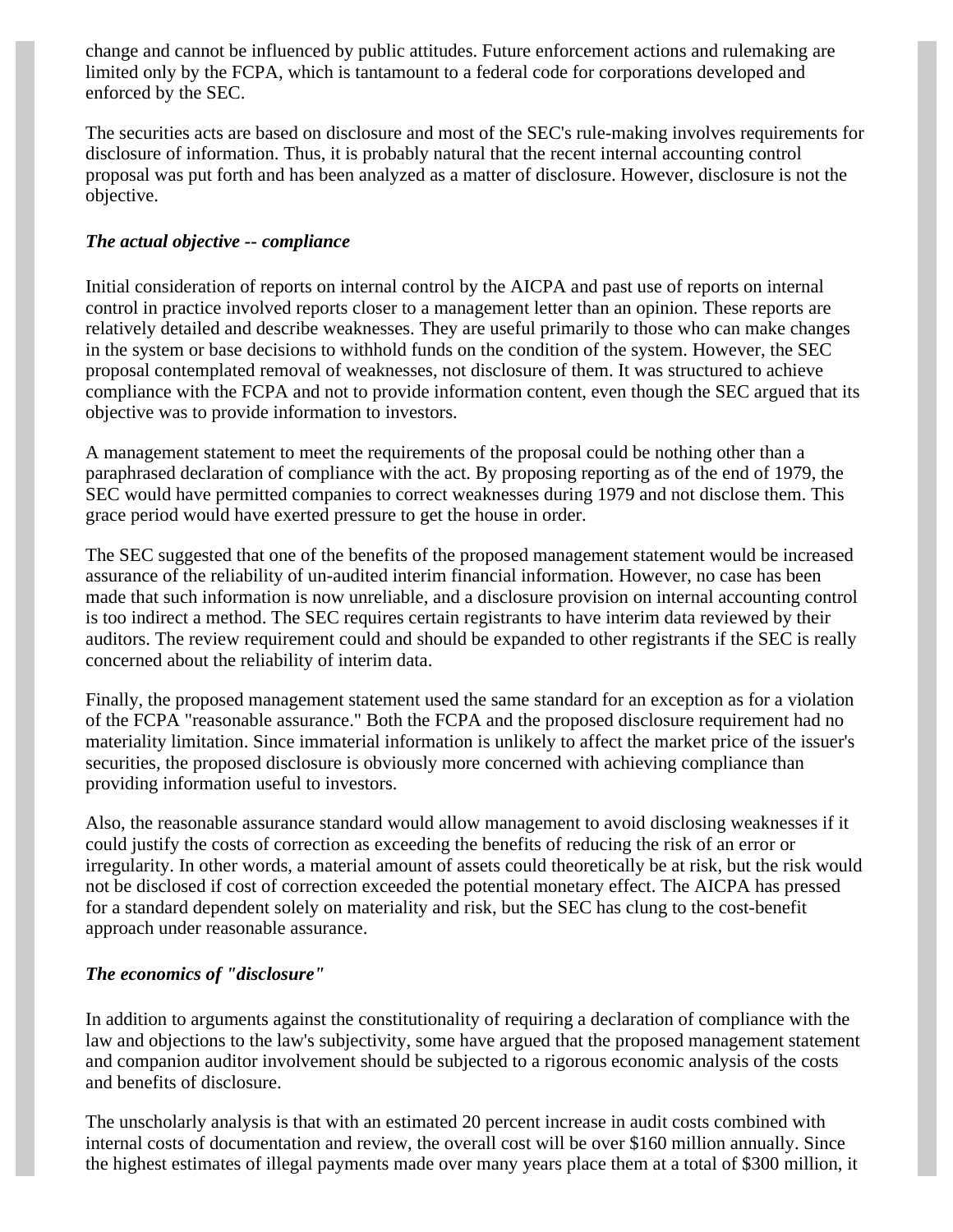will soon cost more to stamp out bribery than to allow it.

A scholarly analysis would attempt to determine whether disclosure would be rewarded in the marketplace by increased returns on stock price or whether alternative incentives for disclosure would provide information without disclosure regulation. However, this approach should not be expected to be any more convincing than similar research related to financial disclosure under the securities acts.

The fact that research does not support the need for regulation of disclosure to produce all the financial information that investors need has not stimulated any serious consideration of repeal of the securities acts. Thus, the fact that the SEC's rule-making to achieve compliance with the FCPA may not be cost beneficial as an informative disclosure, or even that the costs of the FCPA may not be economically justifiable, will not result in repeal of the FCPA or impede so-called disclosure requirements.

#### *The real question -- what will the SEC do?*

The real question is not how the SEC will modify its disclosure proposal or what the requirements will be for 1980, but how the SEC will use the FCPA over the next 45 years in enforcement and rulemaking.

In 1934 it was probably of great interest to know which financial statement disclosures would be required in 1935. However, consider what has happened in the intervening years with the securities acts which granted broad jurisdiction to the SEC over audited financial statements. The SEC's impact on financial reporting is readily apparent in the extensive body of accounting rules either issued by the SEC or issued by the AICPA or the Financial Accounting Standards Board under the SEC's oversight.

The audit requirement in the securities acts assured a minimum demand for audit services and tied the growth of the accounting profession to the securities markets. It also strengthened the auditor's ability to influence the presentation of financial statements and resist client pressures, and it gave stature to the accounting profession's standard setting.

Rule-making and enforcement by the SEC or standard setting by the accounting profession acting under the threat of the SEC's rule-making power have resulted in a rigid definition of auditor independence; impediments to changing auditors; codification of auditing standards and procedures; defensive auditing practice in response to liability; and a self-regulatory organization with quality control and peer review requirements. With this perspective, what are the possible implications of internal accounting control as a law administered by the SEC?

#### *Some predictions*

I believe that SEC rules on the control procedures and documentation required to comply with the FCPA will remain flexible, but there will be a trend toward more detail and *selective* use of authority to achieve particular goals. Certain things will be required, but no comprehensive rules on how to comply with the FCPA will be issued.

The control environment as stressed in the SEC disclosure proposal will be a fertile source of specific requirements. It is a mixed bag of conditions, methods and goals which include organizational structure, competence and integrity, and budgets and financial reports. Many auditors believe that the control environment is too broad to be useful in reviewing a system, and they object strenuously to the idea that evaluation of the environment is an essential prelude to an evaluation of the system. They contend that controls must be tested and evaluated in specific applications. The control environment is viewed as either untestable or, at best, a source of background information. However, environment, according to the SEC, includes the audit committee; the internal auditor; a corporate code of conduct; and documentation of policy and management's review. Thus, emphasis on the control environment in rulemaking and enforcement can and, I believe, will be used to ultimately require, for example, audit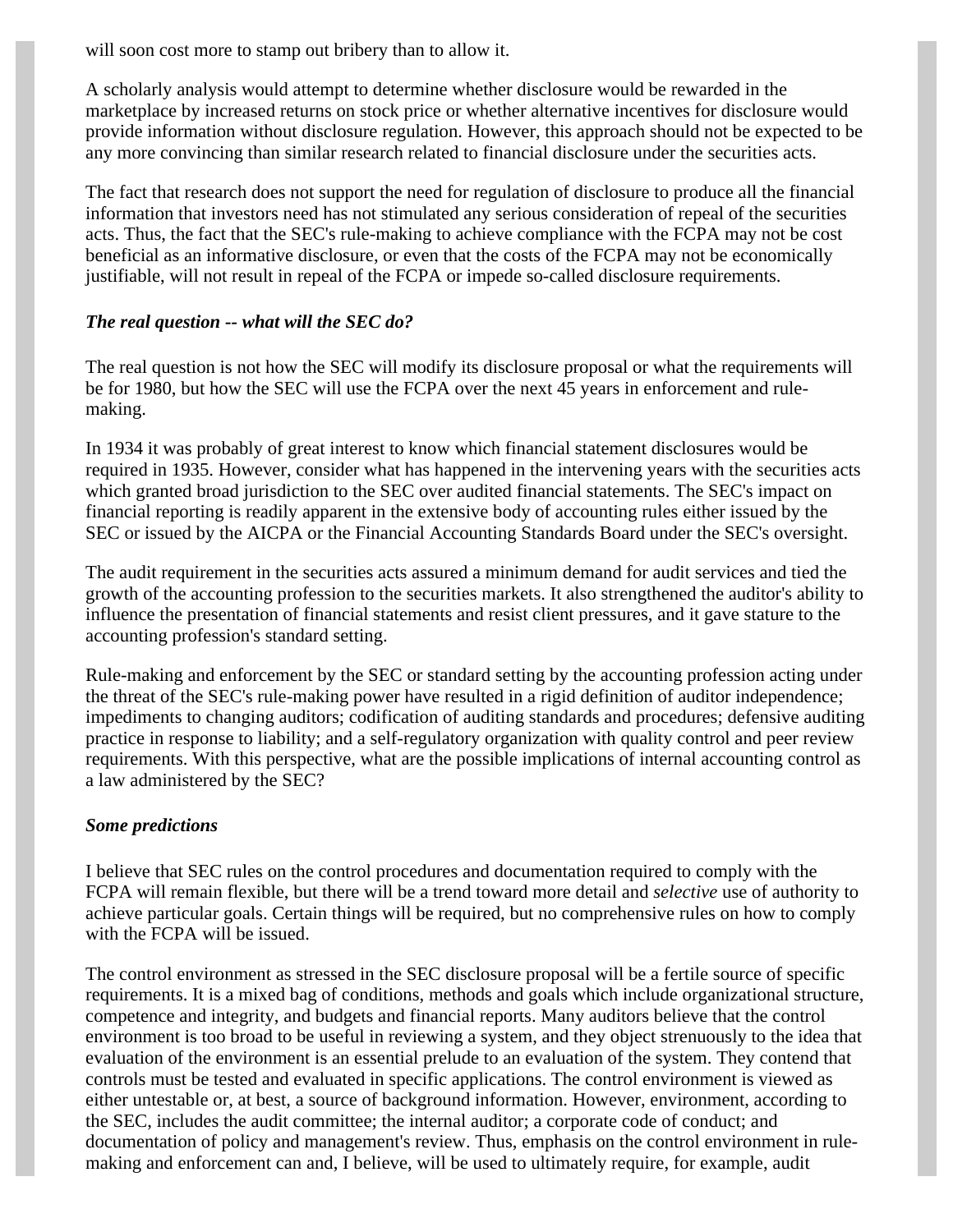committees and possibly to secure a bigger role for internal auditors.

The relative responsibility of management and the independent auditor for information on internal accounting control will remain flexible and be debated just as it is for financial statements. The balance will shift back and forth depending on the SEC's immediate objective.

In auditing practice, there will be a trend toward greater uniformity in the approach to auditing and better integration of the general and computer aspects of an audit.

SEC rule-making and enforcement will shift the risk/cost ratio of incurring costs for documentation, auditing and other surveillance. These costs will fall disproportionately on smaller companies, and the results will be increased barriers for entry to public securities markets and less capital for innovation and expansion.

Other federal, state and local agencies will seek authority comparable to the SEC's and implement similar "disclosure" requirements. Prime candidates for such regulation are banks, casinos, charities and municipalities.

Educators will revise the accounting curriculum to view accounting as involving both information and control with equal emphasis on control.

## *The primary point*

However, the primary point is that the FCPA -- and SEC administration of it -- is not temporary regulation. The FCPA is the law, and it makes internal control the law. Thus, attention to current proposals, such as disclosure concerning internal control, should not cause us to lose sight of the fact that the FCPA is not simply another section of the securities acts. It is the most potent enforcement and rule-making tool ever placed at the disposal of a federal agency.

<span id="page-7-0"></span> ([1\)](#page-2-0) Gordon Thomas and Max Morgan-Witts, *The Day the Bubble Burst* (New York: Doubleday & Company. Inc., 1979).

<span id="page-7-1"></span>([2\)](#page-1-0) *CPA Handbook*, vol. 2., chap.16 (New York: American Institute of Accountants. 1953). p. 16.

## **QUESTIONS AND ANSWERS**

#### **Question -- Dr. Saxe:**

I want to know about the effects of materiality; does it apply to the bribery section as well as to the internal accounting control section, and if it differs, what is the difference?

#### **Answer:**

Materiality doesn't apply in either section. My concern was that as a matter of disclosure, the SEC proposal -- by ignoring materiality -- was obviously not intended to provide information. If the concern was with providing information to investors it would be reasonable to apply some kind of materiality standard. The fact that a materiality standard was applied in required disclosure would in no way change the law and its enforcement side. For enforcement purposes, any difference in the accounting records or weakness in controls can be used to support a charge that a company has violated the Act. The burden would be on the company demonstrating that the failure to correct the weakness was based on a careful evaluation of the cost and benefits and that they had made and documented their judgments. The only out provided in the act with respect to the internal accounting control provision is cost-benefit. For the accurate books and records provision, any mistake in the accounting records would be an inaccuracy and might be subject to prosecution. There is some general wording I believe, that the books and records should "accurately and fairly reflect in reasonable detail."" But that's not materiality, and the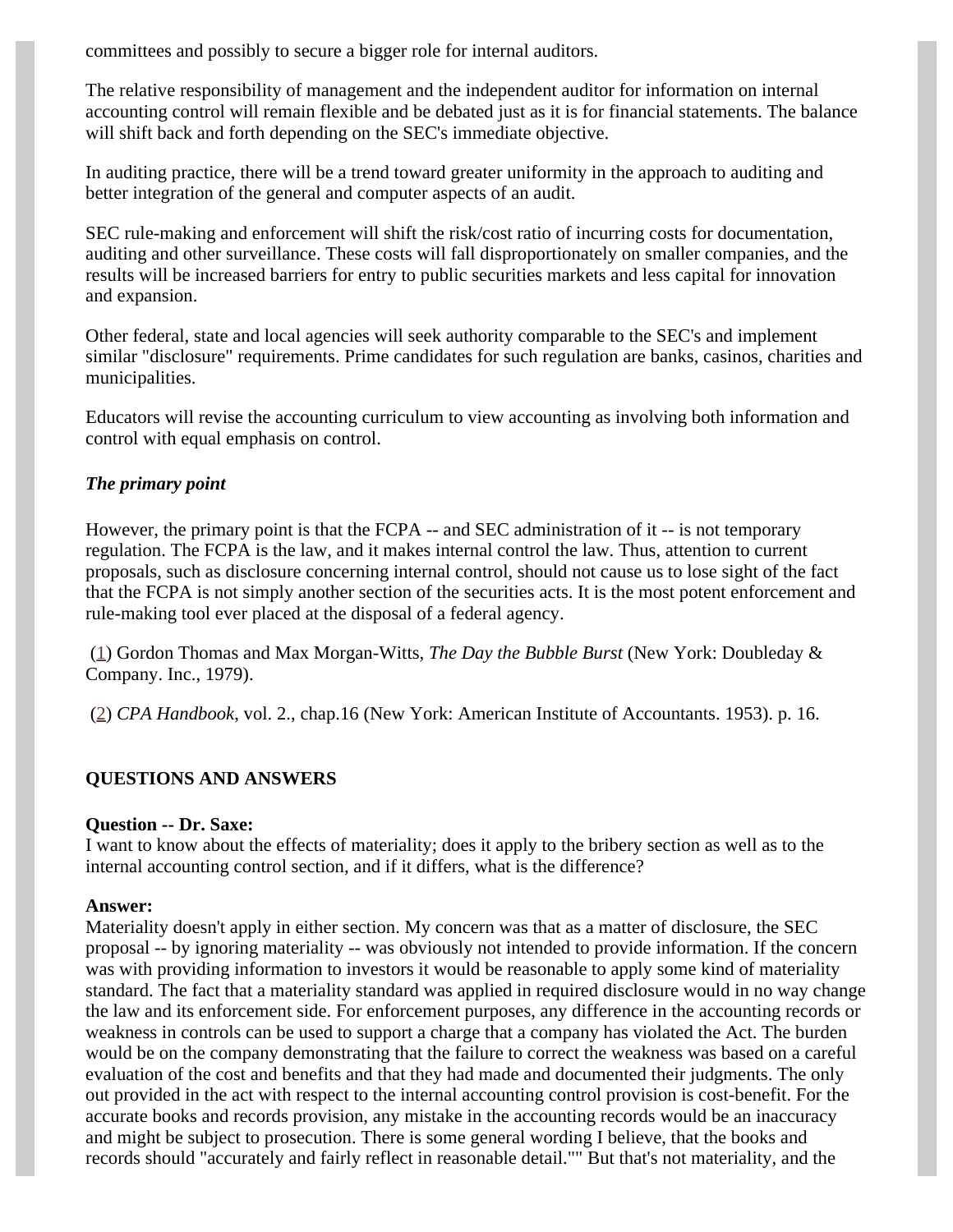discussion of those particular words is also very sparse in the legislative history.

## **Question:**

What's holding up the proposal the SEC made in March for disclosure by management of a statement on internal accounting control?

#### **Answer:**

When the SEC made the proposal it asked for comment letters and received over one thousand responses. Almost all of them were against the proposal. Thus, the public climate was not favorable for the kind of disclosure proposal the SEC had made, so time was needed to revise it. Too much time elapsed for the SEC to adopt any requirement for 1979 year-end filings. I believe at this point the SEC still has not figured out what to do. We've had continuing discussions with the SEC staff. They would like to have confidence that all registrants have a system of internal accounting control that will provide reasonable assurance of preventing illegal payments in amounts that are qualitatively material, even if *quantitatively* immaterial. If a payment would have to be disclosed under some provision of the Securities Acts it would be qualitatively material. The Chief Accountant's staff, I believe, would like to find some way to have the independent auditor provide assurance that there are no weaknesses that would permit illegal payments in amounts that would be qualitatively material. Of course, there is no way for any system to prevent illegal payments in amounts that are *quantitatively* immaterial. But the Internal Accounting Control provision was sold to Congress on the basis that it would prevent these kinds of things from happening and the SEC staff clearly believes that objective must be achieved. How to do it at a reasonable cost is the problem and no one seems to have a ready answer.

## **Question:**

How was it sold to Congress so easily?

## **Answer:**

The way legislation usually is passed. There was a real uproar and concern, a lot of attention nationally was focused on the issue. Hearings were held. The Chairman of the SEC testified and said that the accounting control provision was necessary to prevent bribery and would assist the SEC in doing that. The proposed legislation had four parts and two parts were taken out largely as a result of the testimony of a representative of the accounting profession. However, the two remaining provisions on accurate books and records and required internal accounting control, were certainly the most important and basic.

They were adopted almost exclusively as a result of the SEC's urging.

## **Question:**

How difficult might it be to prove in court that a company had a system that provided reasonable assurance given an actual diversion of funds or fraud of some kind?

## **Answer:**

It would be very difficult to prove. A company would need to demonstrate good faith. I believe that that's why there is pressure to take steps that are regarded as necessary to demonstrate compliance, such as having an audit committee, adopting a code of corporate conduct, having an internal auditor to provide surveillance of areas that might involve illegal payments, and obtaining confirmations from officers in key positions that in their areas there is an adequate system of internal accounting control. This is a kind of a due diligence demonstration. The more that a company can do of that nature, the more defensible position they're in. Nevertheless, proving that the controls that would have prevented a fraud that occurred were not cost beneficial is going to be very difficult because inevitably they'll be based on some probability evaluation -- the chance that that kind of fraud might occur. However, when a company ends up in court the probability will be one, or one hundred percent. So the original estimate of the risk of loss will apparently have been inaccurately measured, even though it might have been the best possible estimate. Thus, the cost benefit computation that a company went through in the decision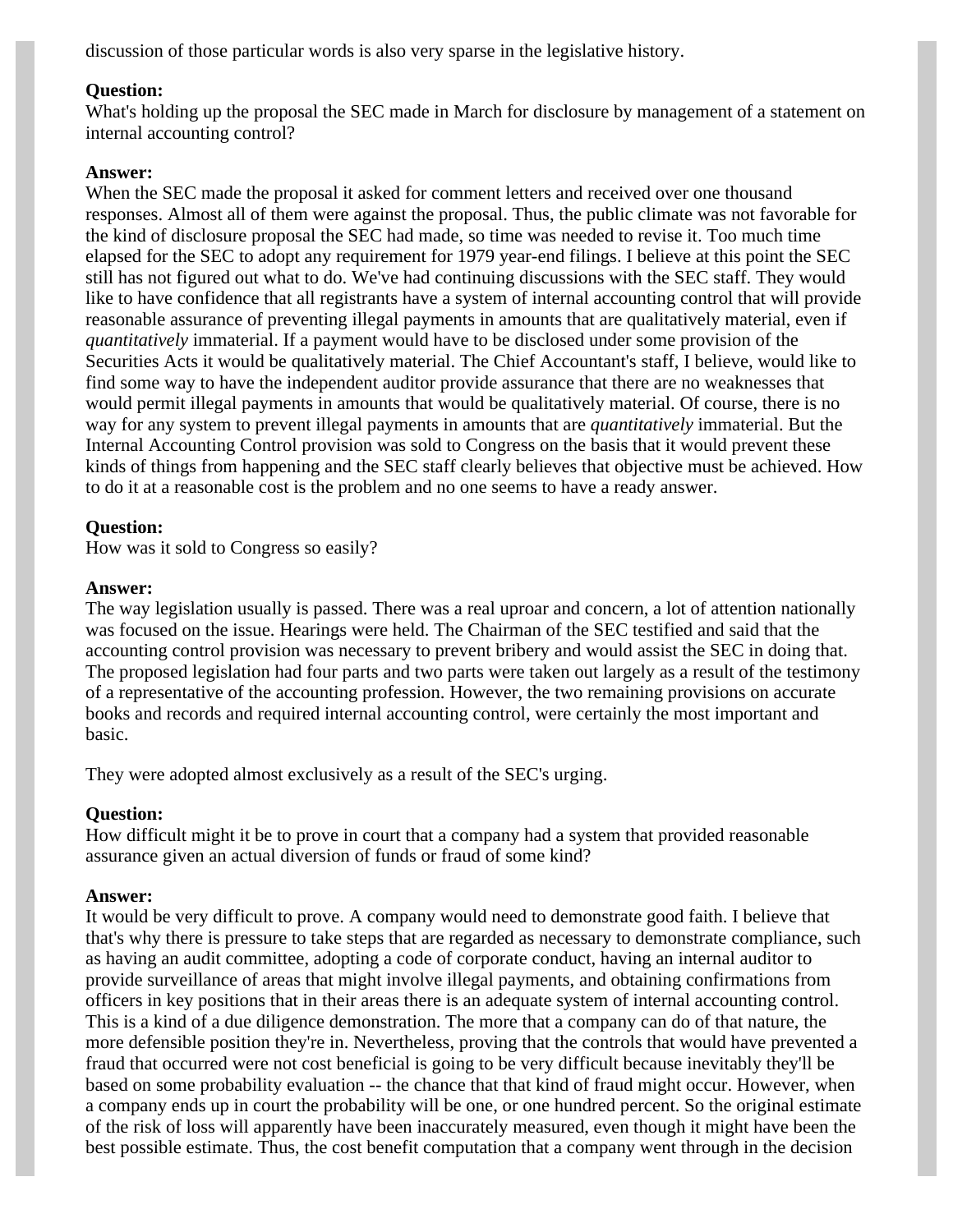to adopt or not adopt a set of control procedures that would have prevented a particular fraud isn't going to carry much weight at all. However, if they can trot out enough people that say wonderful things about the kind of system they have and the code and what the internal auditors do and how much the audit committee does and all of that, that might carry some weight. Even though it might have nothing to do with preventing that particular fraud.

## **Question:**

Why did you say that the cost of compliance, the costs involving documentation and increased auditing costs and so on, would fall disproportionately on smaller companies? Also, what effect will that have on those companies?

## **Answer:**

The cost is disproportionate because, for example, the cost of producing a policy manual is a relatively fixed cost. The cost of producing a policy manual for a huge company is not going to be that much greater than the cost for a smaller company. This will mean that the costs of being a public company are that much greater so that there will be barriers to entry to the securities markets. The cost to a company of selling securities in the public markets will go up. This is one of many areas where the costs fall disproportionately on small companies. Today, there is substantial concern with trying to alleviate other costs of regulation that are seen now as inhibiting the growth of smaller companies and the ability of small companies to use the securities markets. The SEC is devising new forms to make it easier for those companies to file, and providing exemptions and so on. However, when a new proposal like the disclosure provision of the Foreign Corrupt Practices Act comes along, the SEC is reluctant to exempt smaller public companies because all companies have to comply with the Act. It's possible that after many years these increased costs and the fact that they fall disproportionately on smaller companies will be recognized by some Presidential Commission on Small Business and then repeal might be considered, but the argument doesn't carry much weight now.

## **Question:**

Are there different reporting requirements or other requirements for domestic versus foreign corrupt practices?

#### **Answer:**

There are none. Even though it's called the Foreign Corrupt Practices Act, the requirements that relate to accurate books and records and internal accounting control do not have to involve foreign locations and they do not have to involve corrupt practices. The SEC can and has invoked those provisions of the act without any bribery, foreign or domestic, being involved.

#### **Comment -- Dr. Mellman:**

Apparently, the Act has already made itself felt in the academic institutions, not in terms of the curricula, but rather what we see is that corporations are coming on-campus recruiting for accounting graduates of the calibre that normally gravitate to public accounting firms. Thus, for example, we have within a very short of time Morgan Guaranty, IBM, and Bethlehem Steel coming to Baruch to recruit undergraduate accounting majors. They're looking for the types of people that would normally be picked up by large accounting firms and they're offering a substantially higher salary, all with the intent of beefing up, and this is my understanding, their internal audit staff, and this is a growing factor in the recruiting process, as I see it.

#### **Comment -- Dr. Carmichael:**

In general one of the results of the Act is the transfer of wealth to the accounting and legal segments of the economy.